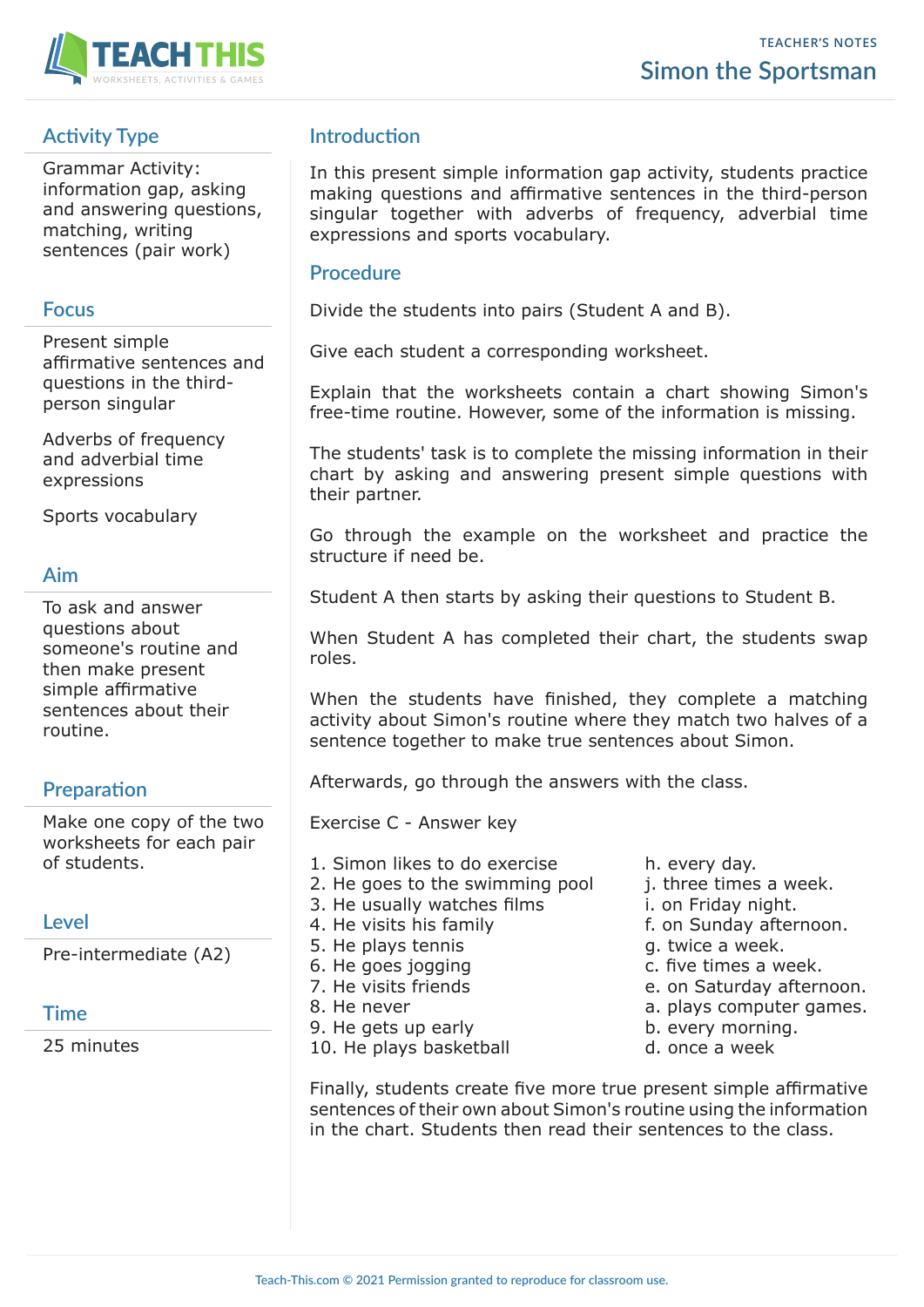

#### **Student A**

#### **A. Simon loves sports. Look at the things Simon does in his free time. Ask your partner present simple questions and complete the table below.**

Example: A: What does Simon do at 7 a.m. on Wednesday? B: He goes jogging.

| <b>Monday</b> | <b>Tuesday</b>  | Wednesday   | <b>Thursday</b> | <b>Friday</b> | <b>Saturday</b> | <b>Sunday</b> |  |
|---------------|-----------------|-------------|-----------------|---------------|-----------------|---------------|--|
| $7:00$ a.m.   | $7:00$ a.m.     | $7:00$ a.m. | 7:00 a.m.       | 7:00 a.m.     | $7:00$ a.m.     | $7:00$ a.m.   |  |
| jogging       | swimming        | .           | jogging         | .             | jogging         | .             |  |
| 4:00 p.m.     | 4:00 p.m.       | 3:30 p.m.   | 4:00 p.m.       | 3:45 p.m.     | 1:30 p.m.       | $11:00$ a.m.  |  |
|               |                 | badminton   | tennis          | jogging       | .               | park          |  |
| 7:45 p.m.     | 8:00 p.m.       | 8:00 p.m.   | 6:30 p.m.       | 6:45 p.m.     | 8:00 p.m.       | 4:00 p.m.     |  |
|               | sleeps<br>early |             |                 |               | cycling         |               |  |

#### **B. Now, answer your partner's questions using the present simple.**

#### **C. Work with your partner. Match 1-10 with a-j to make true sentences about Simon.**

1. Simon likes to do exercise ....... a. plays computer games. 2. He goes to the swimming pool ....... b. every morning. 3. He usually watches films ....... c. five times a week. 4. He visits his family ....... d. once a week 5. He plays tennis ....... e. on Saturday afternoon. 6. He goes jogging ....... f. on Sunday afternoon. 7. He visits friends ....... q. twice a week. 8. He never ....... 9. He gets up early ....... The set of the set of the set of the set of the set of the set of the set of the set of the set of the set of the set of the set of the set of the set of the set of the set of the set of the set 10. He plays basketball ....... **i** three times a week.





#### **D. Write five more true present simple sentences about Simon's routine.**

.................................................................................................................................. .................................................................................................................................. .................................................................................................................................. .................................................................................................................................. ..................................................................................................................................